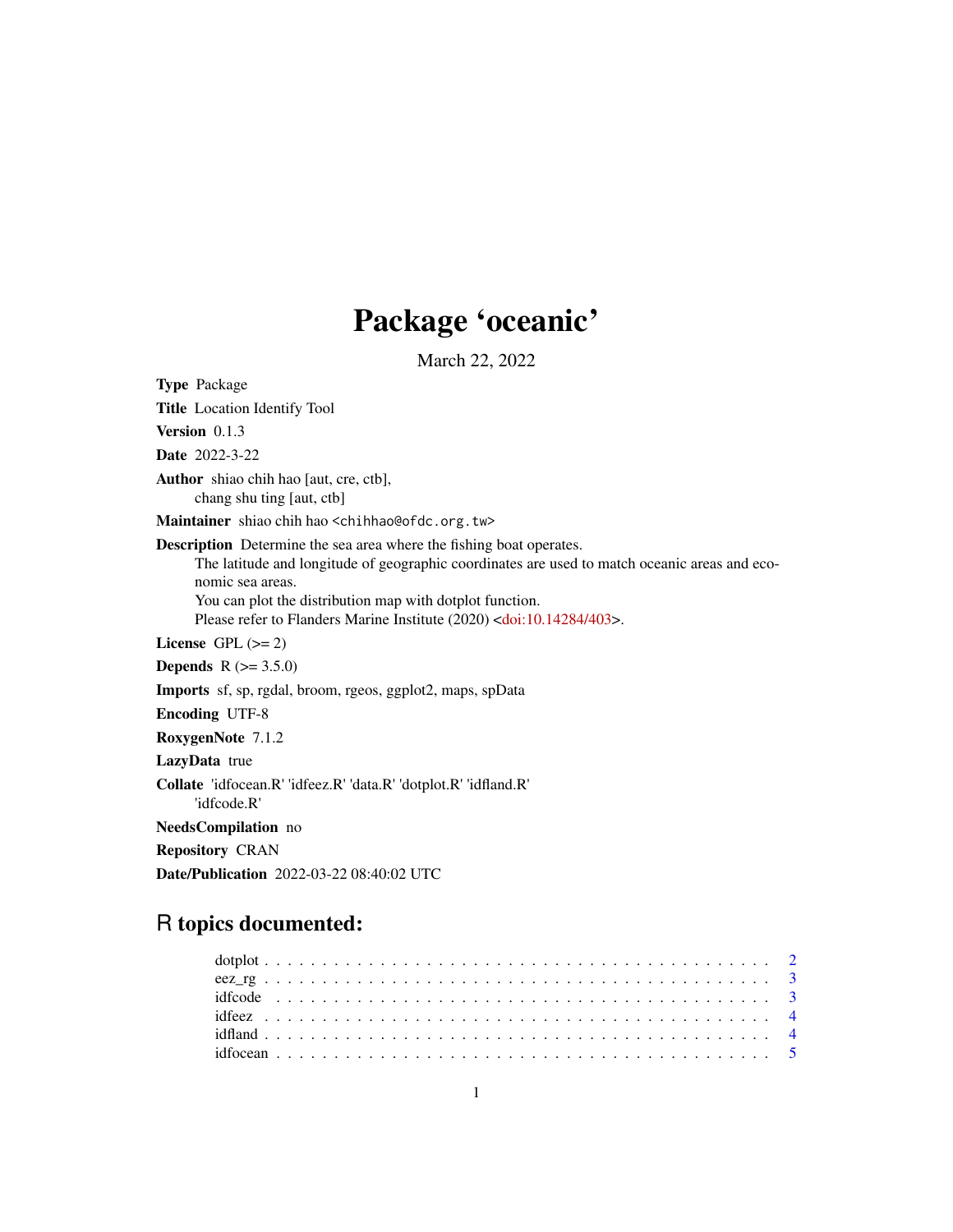#### <span id="page-1-0"></span>2 dotplot and the contract of the contract of the contract of the contract of the contract of the contract of the contract of the contract of the contract of the contract of the contract of the contract of the contract of

#### **Index** [6](#page-5-0) **6**

dotplot *dotplot*

#### Description

This function allows you to draw data distribution geographically with EEZ map Function from a numeric vector.

#### Usage

```
dotplot(
lona,
lata,
map = "ALL",eez = TRUE,grid = FALSE,
color = "#FF0000",
size = 1,shape = 16
```
#### Arguments

)

| lona  | Input the longitude.                                                |
|-------|---------------------------------------------------------------------|
| lata  | Input the latitude.                                                 |
| map   | default is "ALL", Other possible options is "PAC", "IND" and "ATL". |
| eez   | default is TRUE, when TRUE show the EEZ map.                        |
| grid  | default is FALSE, when TRUE show the 5 degree grid.                 |
| color | default is "#FF0000", define the color of points.                   |
| size  | default is 1, define the size of points.                            |
| shape | default is 16, define the shape of points.                          |

#### Value

the plot of lona and lata.

#### Examples

dotplot(141,23)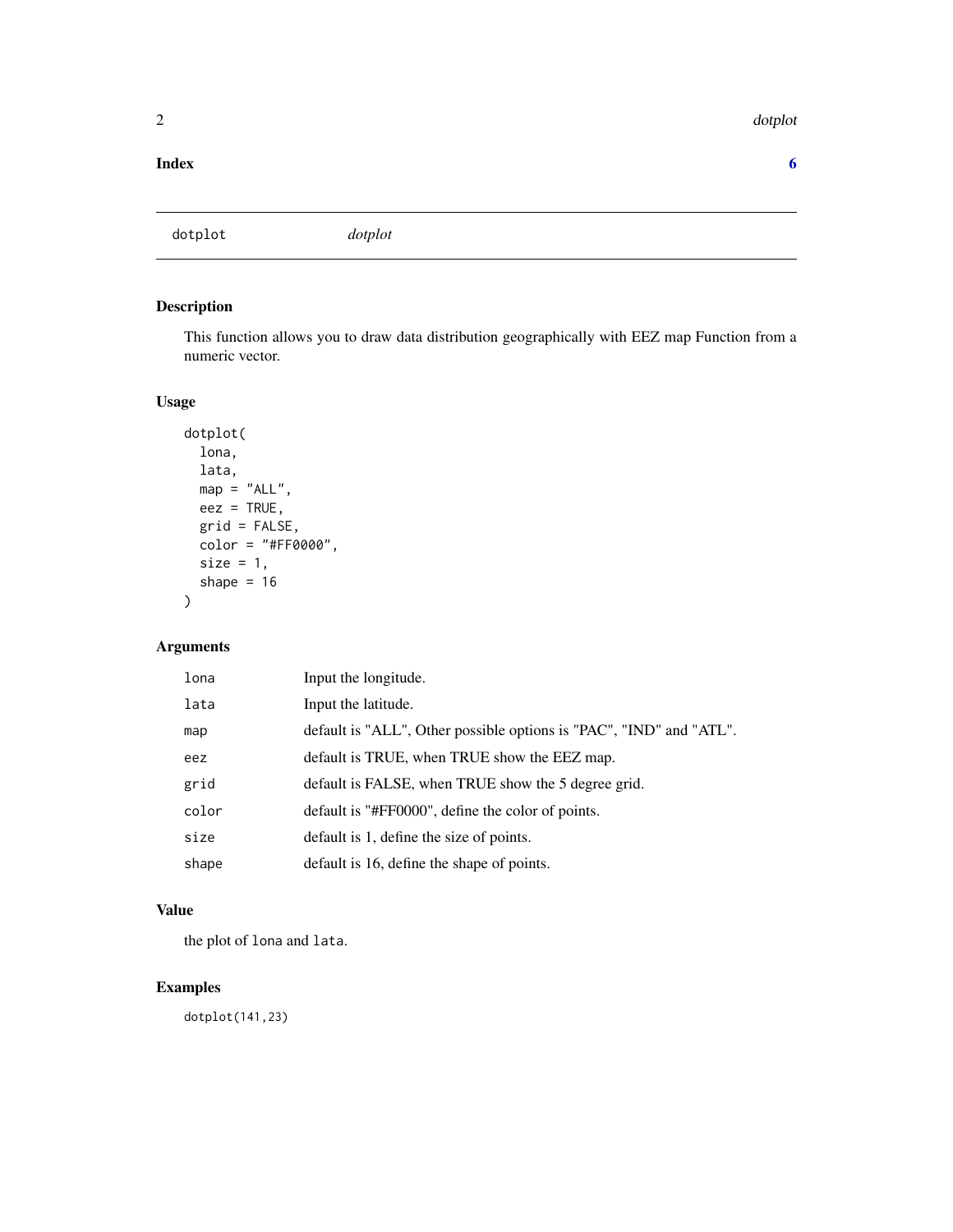<span id="page-2-0"></span>

#### Description

Predictor feature coefficients as published in paper.

#### Usage

eez\_rg

#### Format

A data.frame with 2 variables: geneName, coef

idfcode *idfcode*

#### Description

This function allows you to convert the location to 4 digital code

#### Usage

idfcode(lon, lat)

#### Arguments

| lon | Input the longitude. |
|-----|----------------------|
| lat | Input the latitude.  |

#### Examples

idfcode(22,-5)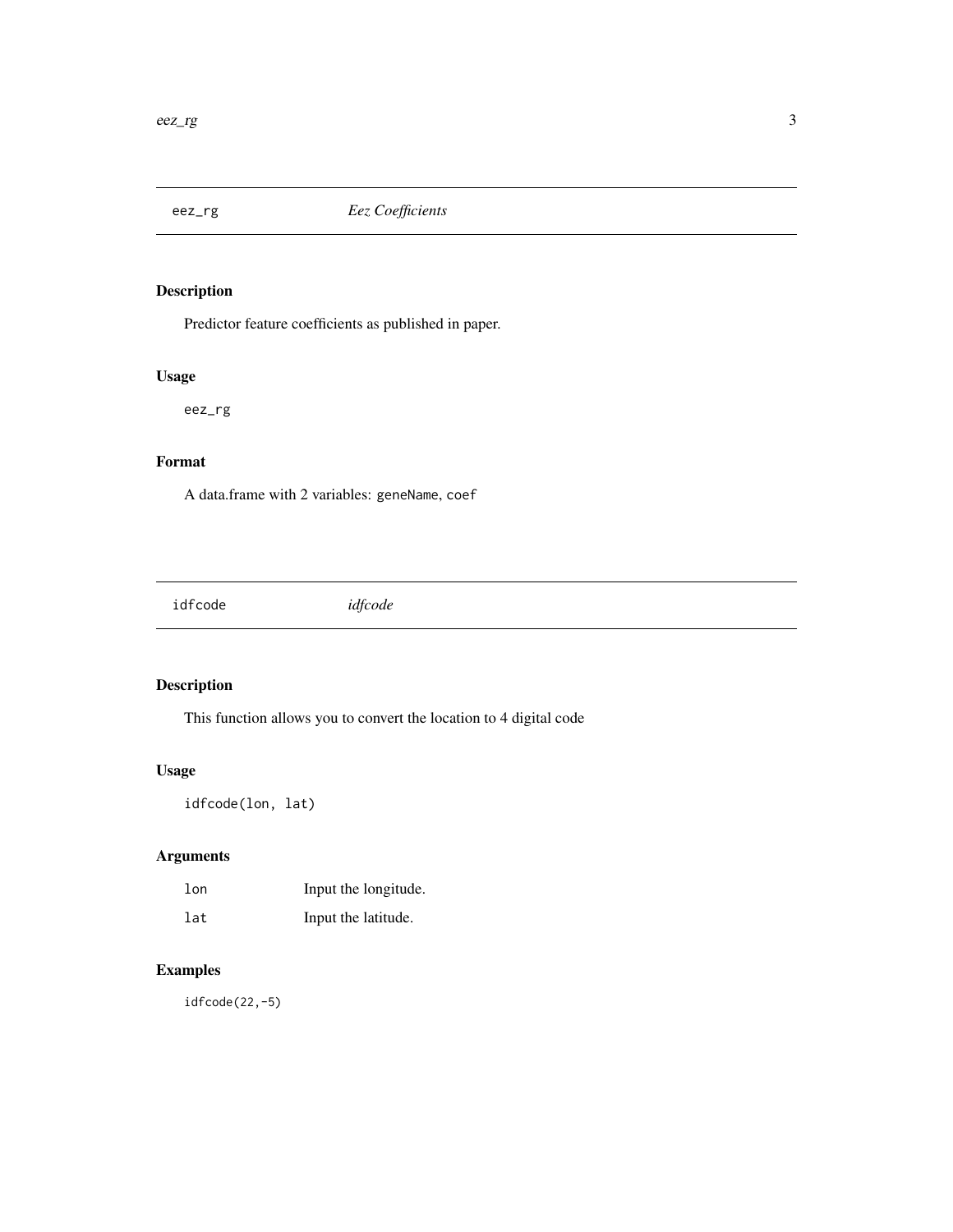<span id="page-3-0"></span>idfeez *idfeez*

#### Description

This function allows you to identify location in which EEZ from a numeric vector.

#### Usage

idfeez(lon, lat, ac = TRUE)

#### Arguments

| lon | Input the longitude.                           |
|-----|------------------------------------------------|
| lat | Input the latitude.                            |
| ac  | logical. If TRUE will return full name of EEZ. |

### Examples

idfeez(141,23)

#### Description

This function allows you to identify location in which land or ocean.

#### Usage

idfland(lon, lat)

#### Arguments

| $1$ on | Input the longitude. |
|--------|----------------------|
| lat    | Input the latitude.  |

#### Examples

idfland(22,-5)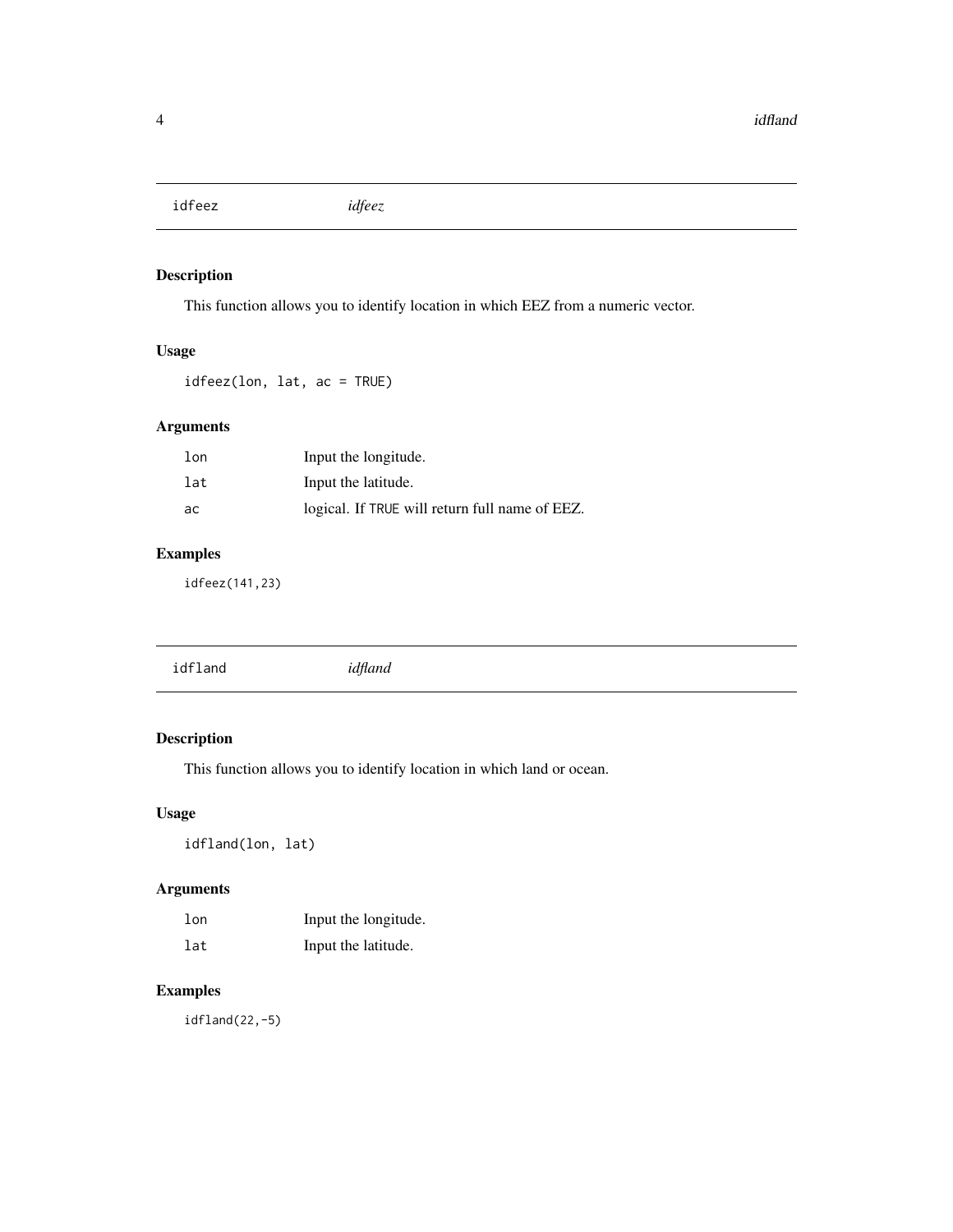<span id="page-4-0"></span>idfocean *idfocean*

#### Description

Return The Pacific Ocean(PAC), Indian Ocean(IND) or Atlantic Ocean(ATL) of your coordinate.

#### Usage

```
idfocean(lon, lat)
```
#### Arguments

| 1 <sub>on</sub> | Input the longitude. |
|-----------------|----------------------|
| lat             | Input the latitude.  |

#### Value

the ocean of lon and lat.

## Examples

idfocean(125,20)